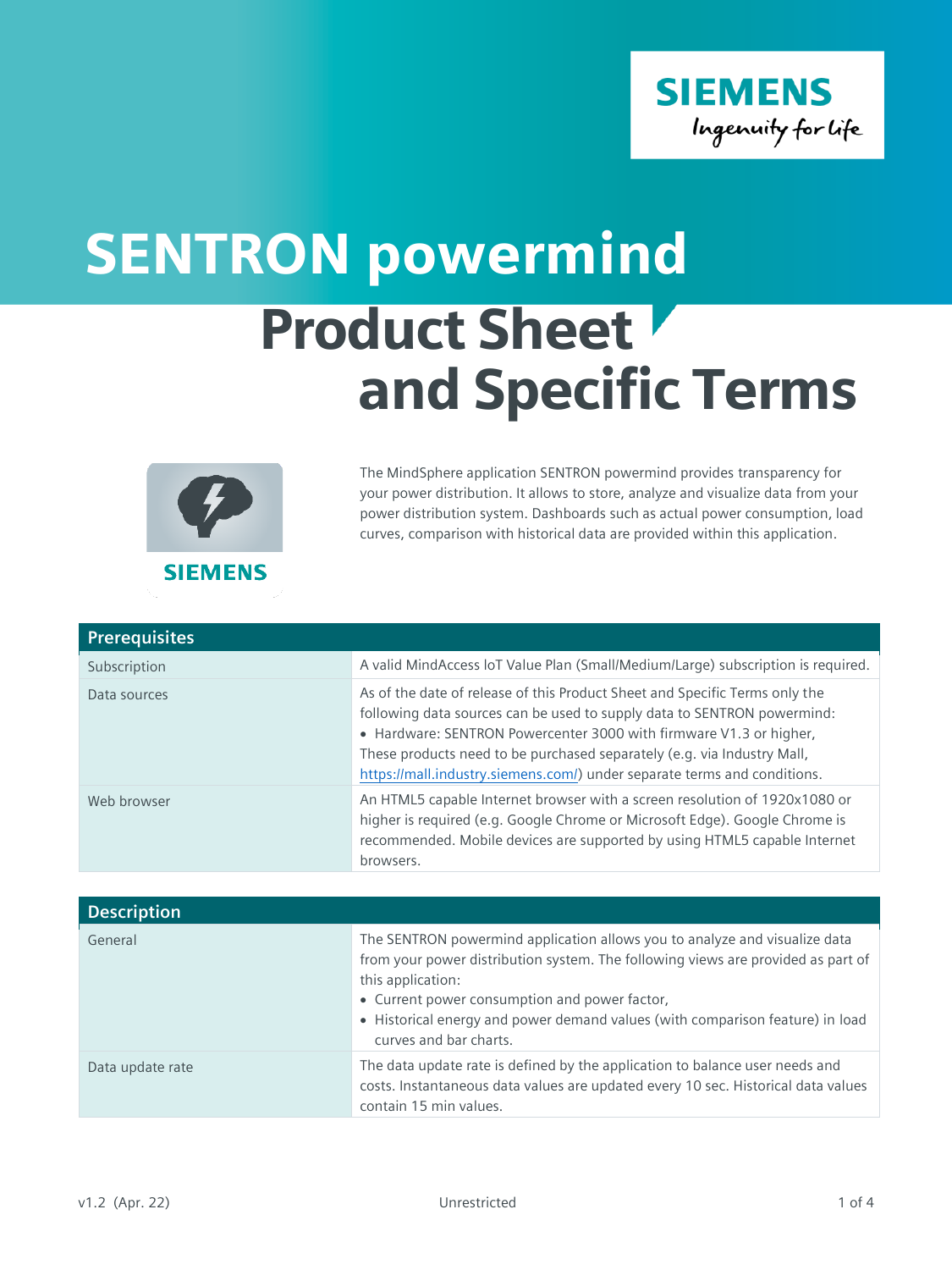| Application permissions | The SENTRON powermind application is operated in data centers in Germany<br>and processes the following data:<br>• Time series data which includes the variables received from an Asset within<br>defined continuous time cycles.<br>• Asset configuration data which describes the Asset (e.g. Asset name,<br>location).                                                                                                             |
|-------------------------|---------------------------------------------------------------------------------------------------------------------------------------------------------------------------------------------------------------------------------------------------------------------------------------------------------------------------------------------------------------------------------------------------------------------------------------|
|                         | The application performs the following activities which modify or amend Your<br>Content in your MindAccess Account on your behalf:<br>Read / write access on your time series data:<br>• This application reads uploaded data from your on-premise data sources to<br>evaluate and process certain information presented in different views within<br>this application. This application writes time series data into your MindSphere |
|                         | data repository to keep the processed values available on a long-term basis.<br>Read access on your Asset configuration data:<br>• Read access on Asset configuration data is required in order to use the<br>functionalities of this application.                                                                                                                                                                                    |

| <b>Pricing Model</b>           |                                                                                                                                                                                                                                                                                                                                                                                                                                                                                                                                                                                                                                                                                                                                                                                                                                                                                                                                                                                                      |
|--------------------------------|------------------------------------------------------------------------------------------------------------------------------------------------------------------------------------------------------------------------------------------------------------------------------------------------------------------------------------------------------------------------------------------------------------------------------------------------------------------------------------------------------------------------------------------------------------------------------------------------------------------------------------------------------------------------------------------------------------------------------------------------------------------------------------------------------------------------------------------------------------------------------------------------------------------------------------------------------------------------------------------------------|
| Base subscription fee          | The base subscription allows access and use of the application.                                                                                                                                                                                                                                                                                                                                                                                                                                                                                                                                                                                                                                                                                                                                                                                                                                                                                                                                      |
| Payment terms                  | The fee for base subscription is charged yearly in advance.                                                                                                                                                                                                                                                                                                                                                                                                                                                                                                                                                                                                                                                                                                                                                                                                                                                                                                                                          |
| Subscription Term, termination | The minimum initial Subscription Term for the base subscription is 12 months.<br>Following expiration of the preceding initial Subscription Term, the subscription<br>automatically renews with a Subscription Term of 12 months at the then-current<br>terms made available under www.mindsphere.io/terms, unless either Party<br>notifies the other Party at least 60 days prior to the then-current expiration date<br>that it has elected not to renew.                                                                                                                                                                                                                                                                                                                                                                                                                                                                                                                                          |
| Adaptation of fees             | We may change or add new fees (collectively referred to as "Fee Change") due to<br>and to the extent required to reflect: (i) changes in the quality or functionalities<br>of the Service; (ii) material changes in market conditions; (iii) general increases<br>in wages or other employment costs; and/or (iv) changes in procurement costs<br>due to price changes made by our suppliers, in each case to the extent that the<br>changes affect our provision of the agreed Service. We will notify you of any Fee<br>Change at least 60 days in advance of the effective date of the Fee Change.<br>The fees during any renewed Subscription Term will be the same as during the<br>immediately prior Subscription Term, unless we notify you of a Fee Change at<br>least 90 days prior to the end of the then-current Subscription Term, in which<br>case the communicated Fee Change will be effective upon subscription renewal.                                                             |
| Trial                          | "Trial" refers to an application that has been designated as a "trial" offering in the<br>product description in the applicable Order Form. Any application delivered as a<br>Trial is a "Free of Charge Service" as that term is defined in the MMA.<br>We will notify you by email of the exact start and end date of the Subscription<br>Term for the Trial ("Free Trial Period").<br>You may terminate the Trial at any time during the Free Trial Period by providing<br>written notice to trial@mindsphere.io no later than 14 days prior to the end date<br>of the Free Trial Period. We may terminate your access to the Trial at any time<br>after receipt of your written termination notice. Termination of the Trial shall<br>also result in termination of the respective corresponding paid subscription<br>ordered.<br>During the Free Trial Period, our standard support and service level obligations<br>do not apply. We may however, at our sole discretion, make certain free of |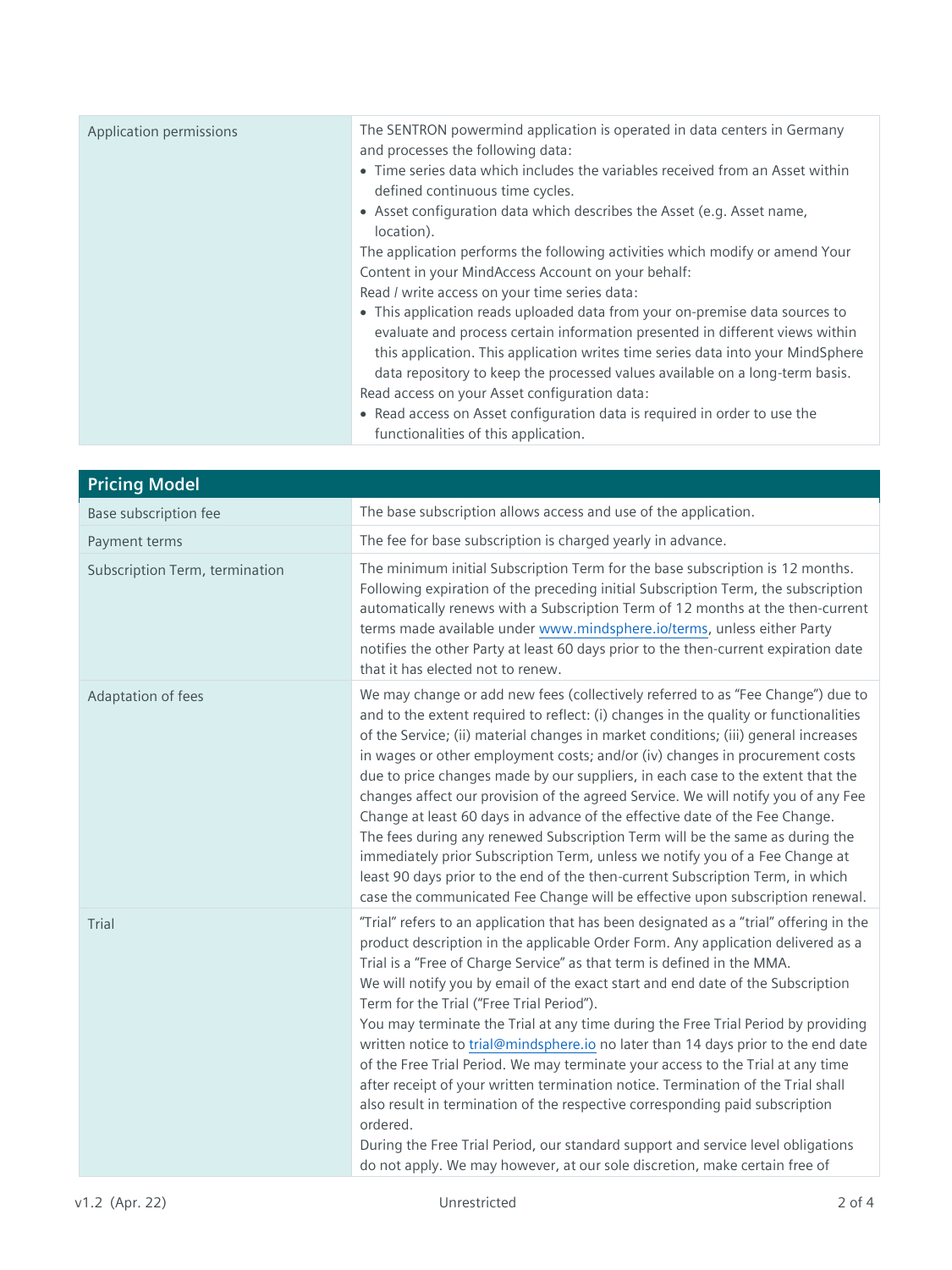| charge support services available to you. Upon expiration of the Free Trial      |
|----------------------------------------------------------------------------------|
| Period, the Subscription Term for the respective corresponding paid subscription |
| will begin, and you will be invoiced accordingly.                                |

| <b>Specific Terms</b>                                     |                                                                                                                                                                                                                                                                                                                                                                                                                                                                                                                       |
|-----------------------------------------------------------|-----------------------------------------------------------------------------------------------------------------------------------------------------------------------------------------------------------------------------------------------------------------------------------------------------------------------------------------------------------------------------------------------------------------------------------------------------------------------------------------------------------------------|
| Service Level Agreement                                   | The Monthly Uptime Percentage for the SENTRON powermind application is<br>95%. Monthly Uptime Percentage is defined in the MindSphere Supplemental<br>Terms available on www.mindsphere.io/terms.                                                                                                                                                                                                                                                                                                                     |
| Application use rights                                    | This application can be used as part of OEM Services as described in the Specific<br>Terms for MindAccess IoT Value Plan published on www.mindsphere.io/terms.<br>Under the Account of your MindAccess IoT Value Plan, you may permit Users of<br>Third Parties to access and use this application for the purpose of receiving a<br>service from you.                                                                                                                                                                |
| <b>Third Party Terms</b>                                  | The application contains Third Party services, including open source software, or<br>software-related managed services, which are subject to additional or different<br>terms, license rights, or require certain notices by their licensor, which we are<br>obliged to pass on to you as your licensor and to which you agree to abide<br>("Third Party Terms").<br>The Third-Party Terms for SENTRON powermind are made available via the<br>following link: https://sie.ag/MindSphere-ThirdParty_SENTRONpowermind. |
| Changes to the Product Sheet and<br><b>Specific Terms</b> | We may update this document from time to time during a Subscription Term in<br>order to reflect any changes agreed with or imposing by our subcontractors<br>(including changes in open software license terms) or when we introduce new<br>features, supplements, enhancements or capabilities (e.g. that were not<br>previously included with the subscription, but added for no additional fee).<br>Changes shall become binding upon release of a new version for this document<br>on www.mindsphere.io/terms.    |
| Support                                                   | Support for this application may be contacted via Industry Online Support<br>https://support.industry.siemens.com.<br>Support is available in English and German.                                                                                                                                                                                                                                                                                                                                                     |

| <b>Export Control Regulations</b> |   |
|-----------------------------------|---|
| AL                                | N |
| <b>FCCN</b>                       | N |